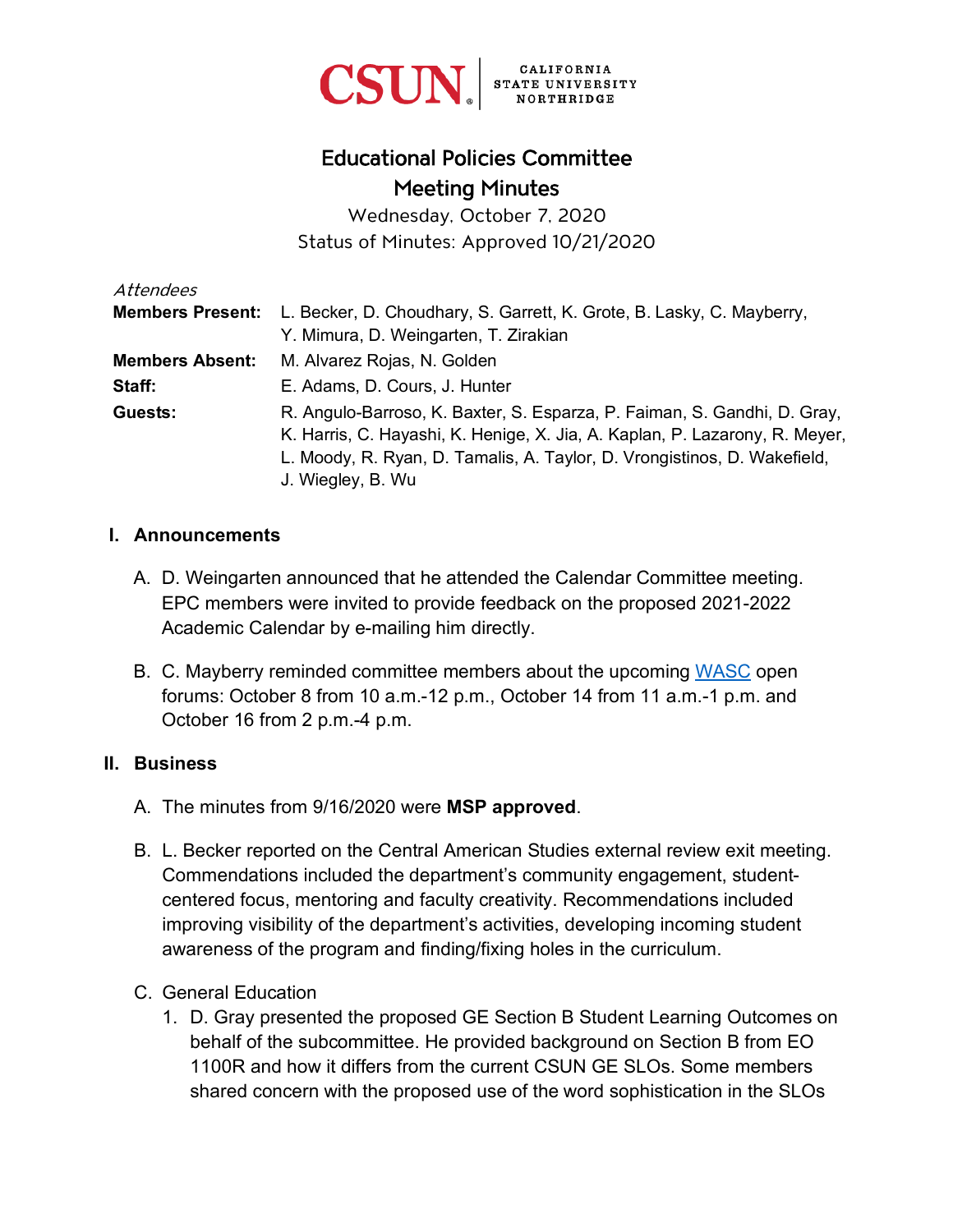and whether it was measurable. It was recommended to use Bloom's Taxonomy for a different word choice. The subcommittee will revise the proposed SLOs based on the feedback provided.

2. The committee reviewed the updated GE Pattern Modification charts. Members continued discussing the following issues: (1) whether upper division GE pattern modifications should also meet the Writing Intensive (WI) requirement, and (2) whether programs with elective units in the major should be granted pattern modifications. Discussion focused primarily on the second issue, with members sharing different perspectives. One, that programs with room in the major should benefit from the breadth GE is intended to provide. It was suggested that these majors should not be granted pattern modifications. On the other hand, before double counting in Plan E, departments were allowed one pattern modification and could request additional pattern modification(s) on a case-by-case basis. In cases where departments show the course meets the relevant GE SLOs, students should not be asked to take an additional GE course.

Concern was also expressed that the committee does not have clear guidelines for considering pattern modifications and approval can vary based on the composition of the committee. It was suggested that departments could be required to satisfy other parameters such as providing a justification beyond the course meeting the minimum GE SLOs. After further discussion, a motion to set a minimum threshold of 6 units available in a major in order to request a pattern modification was withdrawn. D. Weingarten asked members to email him regarding information the committee needs to continue the discussion at a future meeting.

D. Provisionally Approved Curriculum

*The following items were informational and not voted on.* Mike Curb College of Arts, Media, and Communication **SELECTED TOPICS**

1. JOUR 495RR – Remote Reporting (3)

2. JOUR 495SR – Science Reporting (3)

## **PREVIOUSLY OFFERED EXPERIMENTAL TOPICS**

3. COMS 396H – Health Communication (3) *Previously offered Fall 2016, Fall 2017, Fall 2018*

## E. College of Science and Mathematics

*The following item was informational and not voted on.*

1. MATH 196S – Math Preparation for STEM Majors (5)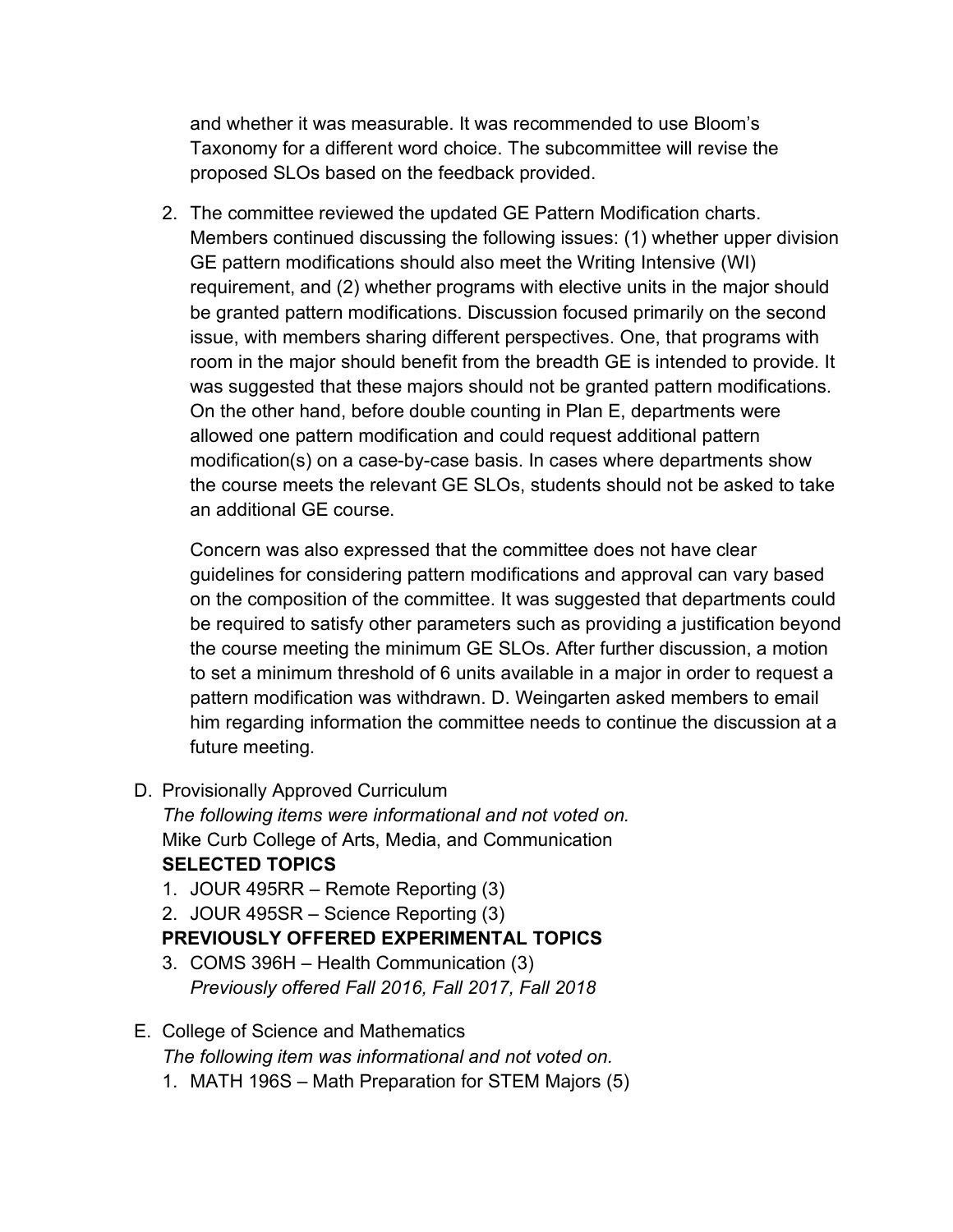- F. Previously Offered Experimental Topics
	- 1. MATH 196S Math Preparation for STEM Majors (5). **MSP approved** for Spring 2021. *Previously offered Fall 2018, Spring 2019, Fall 2019, Spring 2020, Fall 2020*
- G. Curriculum proposals on the Consent Calendar were **MSP approved** (see Attachment I).
- H. College of Health and Human Development *The following items were informational and not voted on. Health Sciences*

#### *Course Modifications*

- 1. HSCI 434 Lactation Education: Prenatal and Perinatal Period (3) *Change course level from Undergraduate Only to Undergraduate/Graduate*
- 2. HSCI 446 Lactation Education: Postpartum Period (3) *Change course level from Undergraduate Only to Undergraduate/Graduate*
- I. College of Health and Human Development

# *Child and Adolescent Development*

#### *New Course*

- 1. CADV 180 Statistics in Applied Developmental Science (3). **MSP approved**. *Program Modifications*
- 2. Child and Adolescent Development, B.A. Early Childhood Development Option. **MSP approved**.
- 3. Child and Adolescent Development, B.A. Applied Developmental Sciences Option. **MSP approved**.

## *Health Sciences*

## *Course Modification*

4. HSCI 465ELM – Teaching Health in the Elementary School Classroom (1). **MSP approved** with revisions. Update current course description to match catalog and verify proposed course description is correct.

## *Program Modification*

5. Public Health, B.S. **MSP approved** with correction to the lower and upper division unit totals (ranges) on the form and addition of the consultation with Chemistry.

## J. College of Engineering and Computer Science

## *Computer Science*

## *New Courses*

- 1. COMP 111A/L Introduction to Algorithms and Programming A and Lab (2/1). **MSP approved**.
- 2. COMP 111B/L Introduction to Algorithms and Programming B and Lab (2/1). **MSP approved**.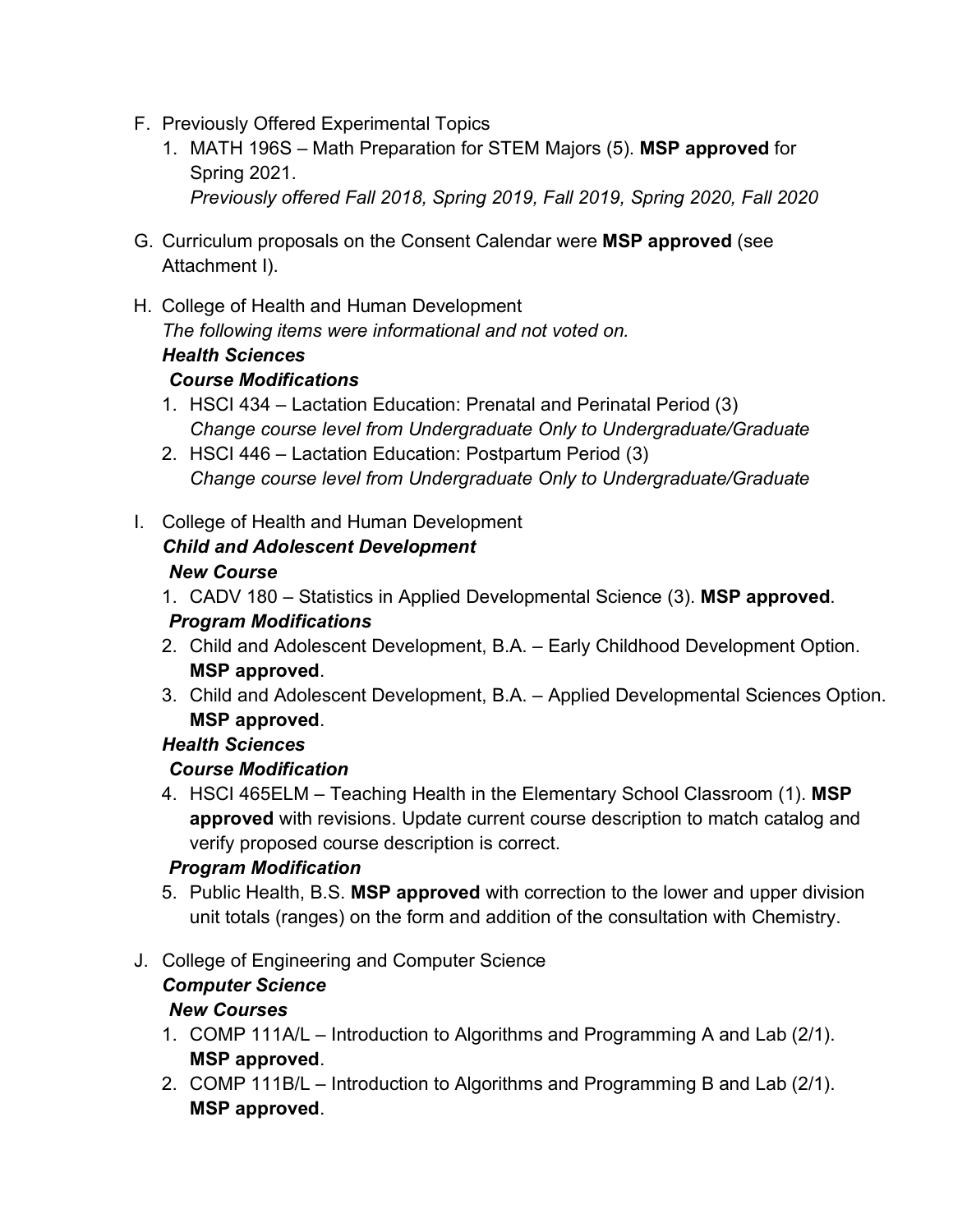3. COMP 488 – Advanced Practicum in Information Technology (2). **MSP approved**.

4. CIT 488 – Advanced Practicum in Information Technology (2). **MSP approved**. *Manufacturing Systems Engineering and Management Program Modification*

- 5. Engineering Management, B.S. **MSP approved**.
- K. E. Adams informed the committee she spoke to the chair of the department that requested a streamlined process to update course titles. The department will submit proposals through the regular process. EPC can consider early implementation due to the larger social context since changes are not substantive and better reflect what is being taught in the courses. The committee will accept proposals that have minimal information, provided the justification clearly states that no changes are being made to the content of the course.
- L. The committee continued to discuss Interstate Passport. E. Adams said that in addition to existing articulation agreements, California Community Colleges have developed Associate Degrees for Transfer (ADT) which would be duplicative of Interstate Passport. The forthcoming implementation of AB 1460 also makes it more complicated at the present time. D. Cours shared that the campus also has a National Student Clearing House contract for the Reverse Transfer Program. D. Weingarten said it is problematic to decide now given the circumstances but the program may be more appealing in the future.

Meeting adjourned at 3:58 p.m.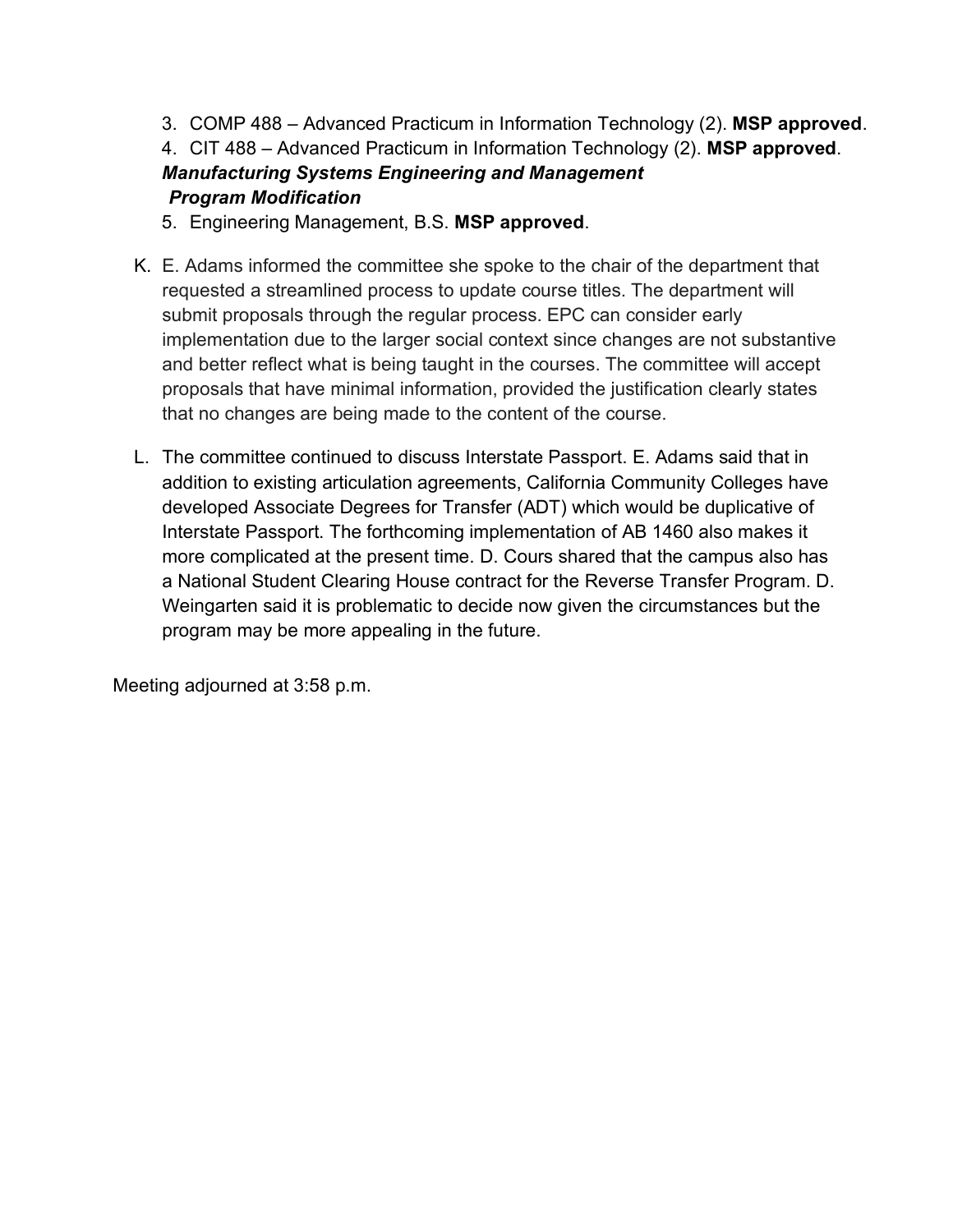#### **Attachment I: Consent Calendar**

Some curriculum proposals will be moved onto a "consent calendar" on the agenda. The purpose of the consent calendar will be to expedite items deemed to be minor and noncontroversial. The Chair of EPC will move items onto the consent calendar in consultation with the Executive Secretary of the Committee. All of these items will remain available for review by all EPC members and any EPC member may remove an item from the consent calendar at any time prior to or during the meeting at which the item is to be considered. Items on the consent calendar will be acted upon as a single item. (EPC Standard Operating Procedures, page 3.)

A. College of Social and Behavioral Sciences

#### *History*

## *New Course (Returning from 9/16/20 for addition of WI matrix)*

- 1. HIST 389 Disability in American History and Law (3) *Proposed for GE Section D1 Social Sciences*
- B. Student Success

#### *Course Modification (Returning from 9/16/20 for addition of IC matrix)*

- 1. UNIV 100 Freshman Seminar (3) *Change course description*
- C. College of Health and Human Development *Child and Adolescent Development Course Modifications*
	- 1. CADV 250 The Child and Adolescent Development Profession (3) *Change title, short title, description*
	- 2. CADV 394 Child and Adolescent Development Internship I (3) *Change course description*
	- 3. CADV 494 Child and Adolescent Development Internship II (3) *Change course description and requisites*

## *Health Sciences*

#### *Course Modifications*

- 4. HSCI 331 Public Health Education (3) *Change course title, short title and description*
- 5. HSCI 390/L Biostatistics and Lab (3/1) *Change course description and requisites*
- 6. HSCI 431 Health Behavior (3) *Change course title, short title and description*
- 7. HSCI 437 Strategies for Making Health Decisions (3) *Change course title, short title and description*